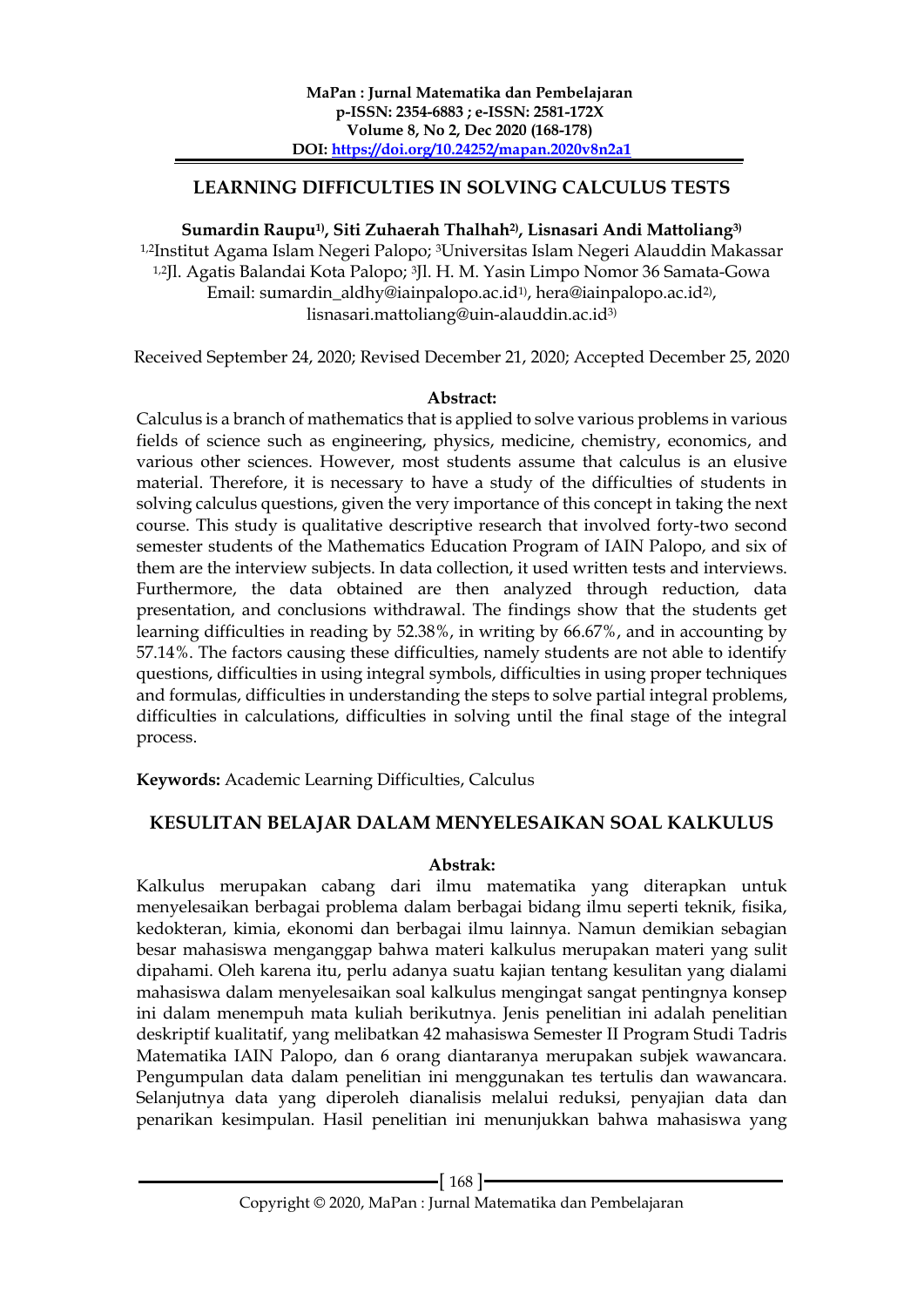mengalami kesulitan belajar membaca sebesar 52,38%, kesulitan belajar menulis sebesar 66,67% dan kesulitan belajar berhitung sebesar 57,14%. Faktor penyebab kesulitan tersebut, yaitu mahasiswa tidak mampu mengidentifikasi soal, kesulitan dalam penggunaan simbol integral, kesulitan dalam penggunaan teknik dan rumus yang tepat, kesulitan memahami langkah penyelesaian soal integral parsial, kesulitan dalam perhitungan, kesulitan dalam menyelesaikan sampai tahap akhir proses integral.

## **Kata Kunci**: Kesulitan Belajar Akademik, Kalkulus

*How to Cite*: Raupu, S., Thalhah, S. Z., & Mattoliang, L. A. (2020). Learning Difficulties in Solving Calculus Tests. *MaPan : Jurnal Matematika dan Pembelajaran*, *8*(2), 168-178. https://doi.org/10.24252/mapan.2020v8n2a1.

# **INTRODUCTION**

niversity as the higher education institution uses 'lecturing' as the term for the teaching-learning process (Mutakin, 2013). Fatimah and Yerizon (2019) assumed that one of the majors in college that explores Iniversity as the higher education institution uses 'lecturing' as the term for the teaching-learning process (Mutakin, 2013). Fatimah and Yerizon (2019) assumed that one of the majors in college that explores mathematics math teacher. Nur argued that mathematics has an important role to develop human's thinking skills (Nur, 2013). In connection with the many things that students learn in mathematics so that students often get difficulties in learning mathematics (Sugiarti, 2016). Even the National Institute of Neurological Disorders and Stroke defined learning difficulties as deficiencies that affect the ability to understand or use written and spoken language, mathematical calculations, movement coordination, or directing attention (Runtukahu & Kandou, 2014).

Problems in learning are the core issues of education and learning problems as the main activities in education (Rachmawati, 2017). Kereh, Sabandar, and Tjiang in Dirgantoro (2019) state that difficulties in learning mathematics can occur at any level of education. Even the learning difficulty in mathematics can be seen from students' inability to solve a problem (Amin, 2016; Wasida & Hartono, 2018; Tyas & Wutsqa, 2015).

At a certain level, some students can overcome their learning difficulties without getting others' help. Other students who have not yet been able to overcome their learning difficulties, really need others' help such as educators or a kind of them who has capability in mathematics. An educator must know the factors of learning difficulties that are experienced by students before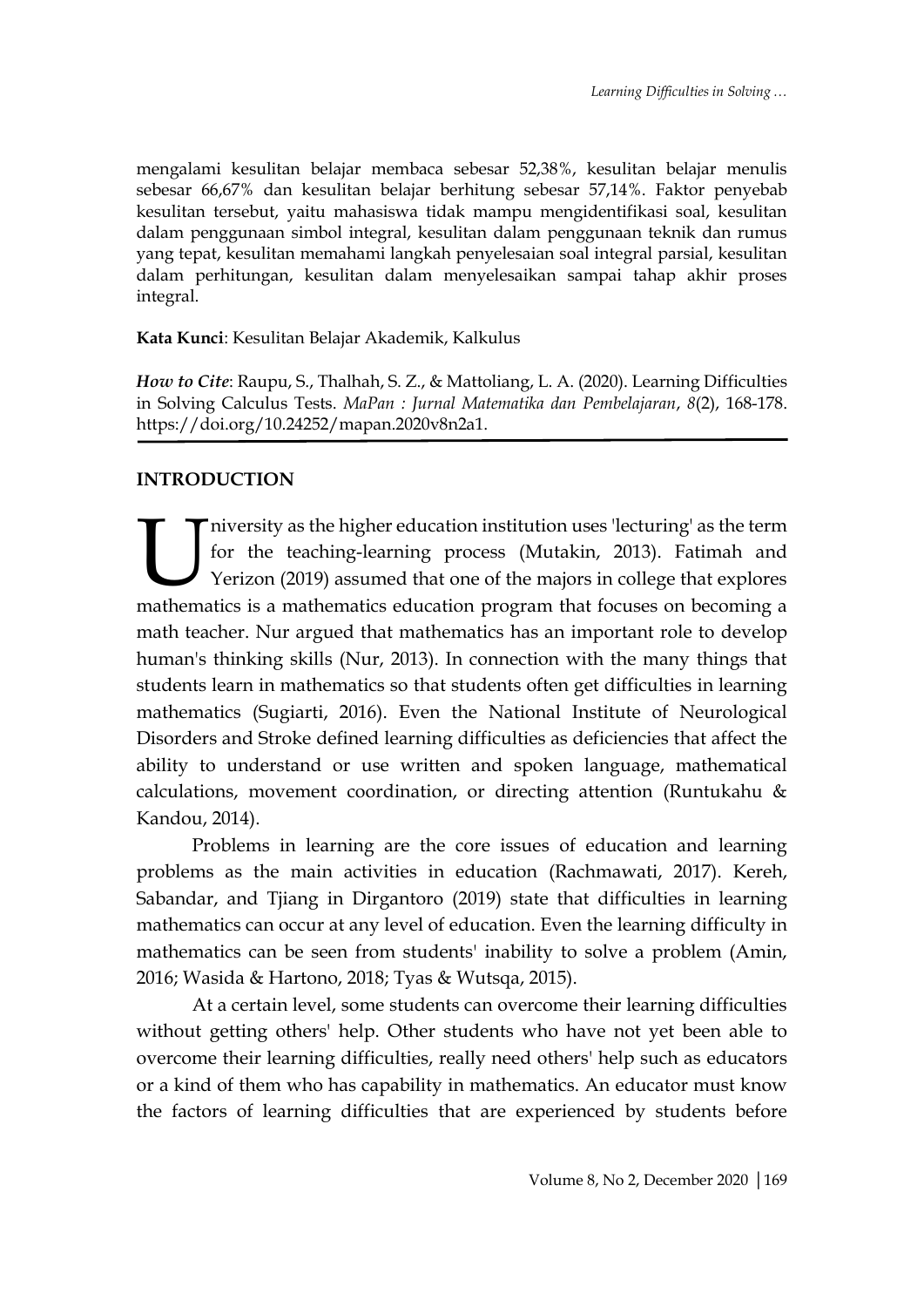assisting them, so that the problems that they face can be solved completely. Learning difficulties are not only experienced by low-skilled students, but also it is experienced by high-skilled students. Moreover, learning difficulties are also experienced by an average-skilled student (normal) due to some factors that hinder academic performance in accordance with expectations (Rahman, Sulkifli, & Hasyim, 2014).

An educator cannot make any decisions in helping his or her students who have learning difficulties if they do not know what difficulties they face. The gap between the potential and students' progress can be appeared as a result of students' difficulty in understanding, using spoken and written language which caused difficulty in thinking, speaking, reading, writing, and mathematical operations (Kumalasari & Sugiman, 2015). Among students have not the same difficulties experiences. Some of them get difficulty in reading, maybe only in writing, in counting, or even experiencing them all. Therefore, an educator needs to know the difficulties differences which are experienced by students in learning mathematics to minimize learning barriers in achieving learning goals (Yuwono, 2016).

Kirl and Galagher in Runtukahu and Kandou (2014) stated that there are four causes of learning difficulties, namely physical condition factors, environmental factors, motivational factors, attitude factors, and psychological factors. This is based on the observation that the researchers face in the field which shows the students still experience learning difficulties in mathematics, for example, the score of students' learning outcomes is still low. Moreover, researchers observed that learning difficulties at the second-semester students of the Mathematics Education Program of IAIN Palopo were caused by the lacking of mastery of prerequisite concepts from the materials taught. The interconnectedness of each concept is tightly and neatly in mathematics, so that understanding a concept will greatly support other concepts. For example, if a student cannot do the calculation, he or she will experience difficulties in multiplication, and so on.

As well as the understanding concept of Calculus Course I, it will have a great effect on the completion concepts in the course of Calculus II, because it contains applicative material in daily life as well as as a Prerequisite Course for the next course so that the students should be able to master the material contained in this course (Nuraeni, 2018). Sugiarti (2016) added that one of the mathematics subjects related to one or more other subjects means that if the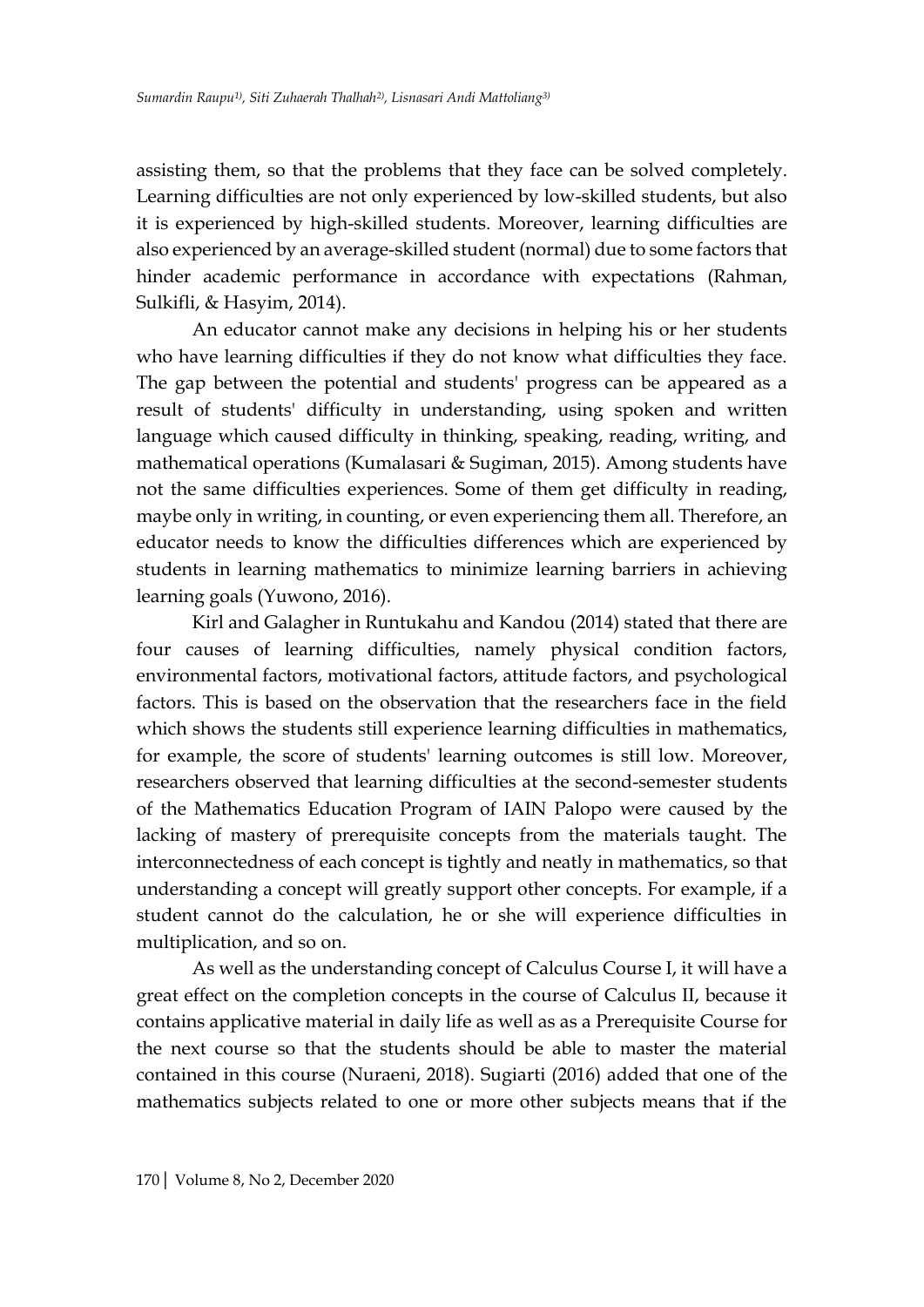student gets difficulty in learning one part that will affect the students' difficulty in learning other parts of mathematics.

Loc and Hoc (2014) argued that calculus has a very high intrinsic complexity that involves an infinite completion process which caused a person will experience difficulties and obstacles when they learn Calculus and will do many mistakes when they try to solve calculus. Monariska (2019) in her interview, revealed that alongside students of level II Mathematics Education Study Program Suryakancana University, most students believed that Integral Material Calculus Courses are the difficult material ones. The application of calculus in science and engineering is used to help solving complex problems that cannot be solved through basic algebraic techniques. Oktaviyanthi and Supriani (2015) assumed that most students are only able to do simple calculations. The matter becomes a challenge for teachers to find out alternative solutions in learning. Calculus is not only to attract and motivate students, but it is also to provide prospects for students in developing their skills in understanding, arguing, and solving the problem. Yaman (2019) believed that interpreting life through mathematics can begin by learning calculus.

Calculus consists of calculus I, II, and advanced level. Calculus II is one of the mandatory courses for students of mathematics education where the material requires a very thorough and diverse way of solving the given test. In the learning process in the classroom, students often get difficulty understanding Calculus II courses. For example, in integration engineering materials, many students still get difficulties determining which techniques are appropriately used for the integration issues provided due to several causative factors.

Sumargiyani and Nafi'ah (2020) in their research entitled "Analysis of Students' Difficulty in Resolving Differential Calculus Problems" data revealed that most students get difficulty in working on differential calculus exams due to various factors which caused students to get errors in answering differential calculus questions. That finding confirms that difficulty is the cause of mistakes in strategy, calculation, concept, logical decision, redraw conclusion, using symbols, and inaccuracies in answering questions. Moreover, Purbaningrum (2019) in his research found that there are three types of student difficulties in completing continuity in Calculus, namely: (1) difficulty in formulating a number line; (2) difficulty in carrying out continuity testing of functions; (3) difficulty in drawing graphs of function sketches. The causes of the problem are the mastery of the basic mathematical concepts learned in the first semester is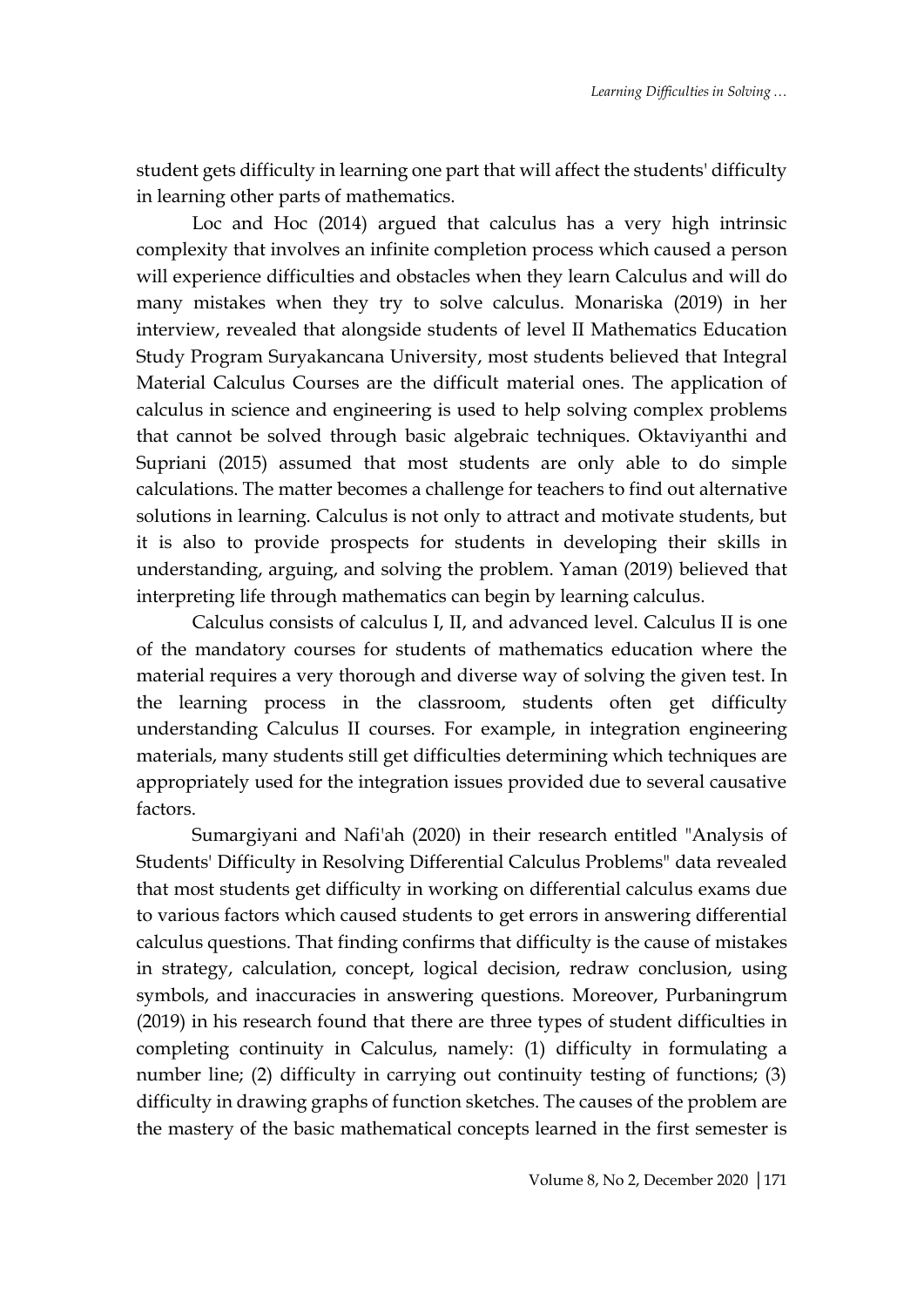not well recognized, less able to understand the meaning of the questions, and less time that can be used to explore the material being studied.

Kumalasari (2016) believed that the difficulties experienced by students in working on math problems need to be further analyzed to find out the causative factors which can overcome the students' problems who experience various mistakes in working on the test to get the maximum test results. Therefore, researchers are interested to observe the causes of learning difficulties, and this research is expected to recommend solutions in solving their learning difficulties.

### **METHODS**

This research is a qualitative method that involved forty-two students of IAIN Palopo in the Mathematics Education Program. Six people are selected to become the interview subject that is determined through the test results that took two people from each group in high, moderate, and low level.

The grouping criteria are based on mathematical connection ability, Wardatun in Sholekah, Anggreini, and Waluyo (2017) suggested that the group of students who have an  $X \ge 58.6$  are the students who have high mathematical connection skills. The group of students with a score of  $25.55 \leq X \leq 58.6$  are the students who have moderate mathematical connection skills. The group of students who have an  $X \le 25.55$  is the students with low mathematical connection skills. The research used validated written tests, and interview guidelines to explore the types of learning difficulties that the students experience and the factors that caused students to get learning difficulties academically. Moreover, the researchers used reduction, data presentation, and conclusion withdrawal as the analysis techniques (Sugiyono, 2013).

### **RESULTS AND DISCUSSION**

The research findings of learning difficulties in solving calculus tests can be seen in table 1, table 2, and table 3.

| Level                   | Criteria  | Frequency | Percentage |
|-------------------------|-----------|-----------|------------|
| $0\% \leq P < 20\%$     | Very Low  |           |            |
| $20\% \leq P < 40\%$    | Low       | 19        | 45.24      |
| $40\% \leq P < 60\%$    | Enough    | 22        | 52.38      |
| $60\% \leq P \leq 80\%$ | High      |           | 2.38       |
| $80\% \leq P < 100\%$   | Very High |           |            |

Table 1. Percentage Recapitulation of Learning Difficulty Level in Reading

172| Volume 8, No 2, December 2020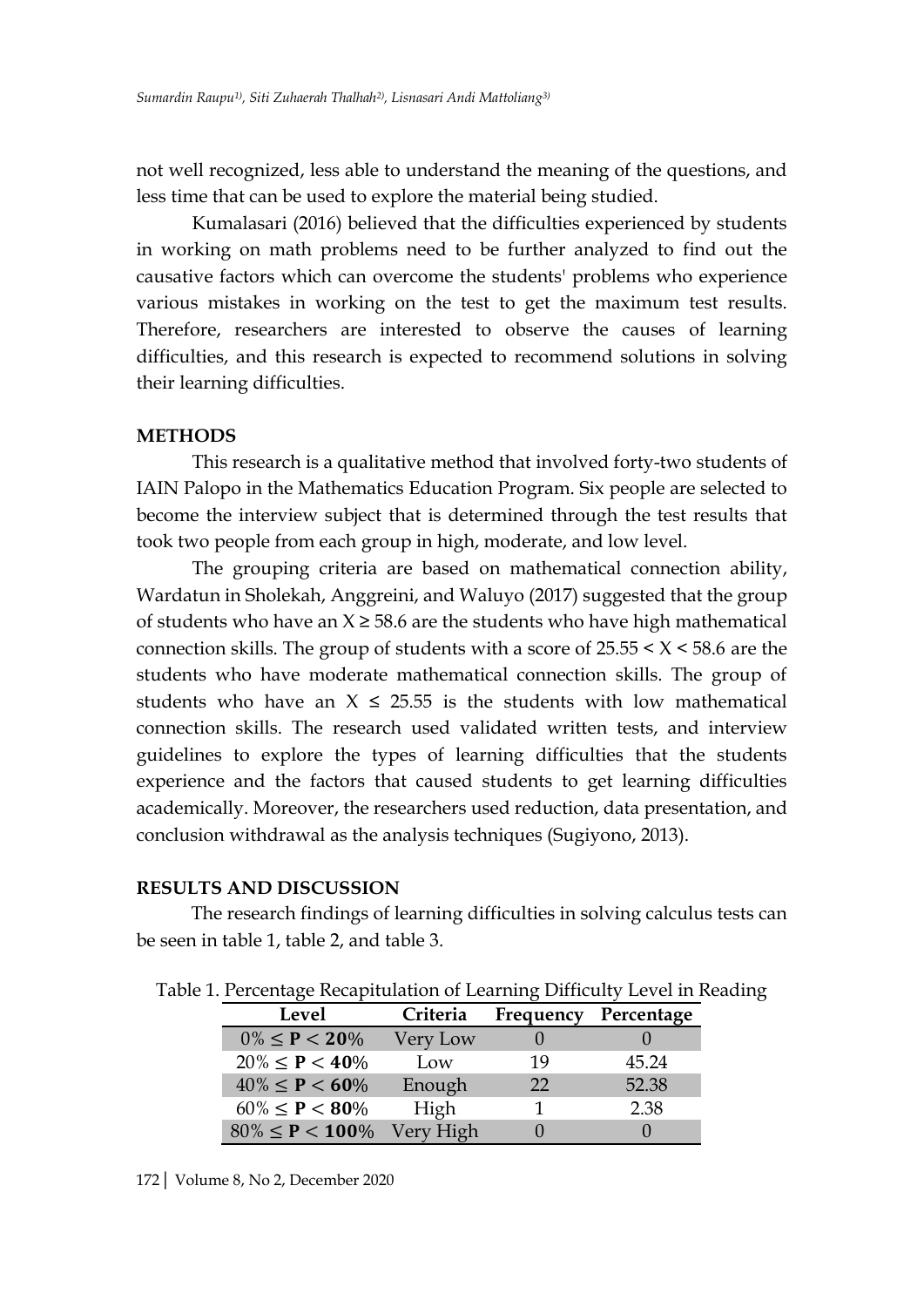| Level                          | Criteria | Frequency | Percentage |
|--------------------------------|----------|-----------|------------|
| $0\% \leq P < 20\%$            | Very Low |           | 2.38       |
| $20\% \leq P < 40\%$           | Low      | 28        | 66.67      |
| $40\% \leq P < 60\%$           | Enough   | 13        | 30.95      |
| $60\% \leq P \leq 80\%$        | High     |           |            |
| $80\% \le P < 100\%$ Very High |          |           |            |

Table 2. Percentage Recapitulation of Learning Difficulty Level in Writing

|  | Table 3. Percentage Recapitulation of Learning Difficulty Level in Counting |  |  |
|--|-----------------------------------------------------------------------------|--|--|
|  |                                                                             |  |  |

| Level                 | Criteria  | Frequency | Percentage |
|-----------------------|-----------|-----------|------------|
| $0\% \leq P < 20\%$   | Very Low  | 16        | 38.10      |
| $20\% \leq P < 40\%$  | Low       | 24        | 57.14      |
| $40\% \leq P < 60\%$  | Enough    |           | 4.76       |
| $60\% \leq P < 80\%$  | High      |           |            |
| $80\% \leq P < 100\%$ | Very High |           |            |

Based on three tables of difficulty recapitulation levels, it can be noted that the largest percentage of students who get learning difficulties in reading is about 52.38% in 'Enough' category, writing is about 66.67% in 'low' category and counting is about 57.14% in 'low' category. Monariska (2019) strengthened this research findings about students' learning difficulties, she assumed that learning difficulties are not only in reading, writing, and counting, but the difficulty experienced by students is more about the error in understanding the test, in process skills and becoming careless in answering the questions and managing the time which caused the problem cannot be resolved properly.

Furthermore, the interview results of 6 students to find out the factors that cause the students to experience academic learning difficulties are presented in table 4, table 5, and table 6 below.

| Table 4. Group Interview Results in Bottom/Low Level |          |                                                                                                                                           |
|------------------------------------------------------|----------|-------------------------------------------------------------------------------------------------------------------------------------------|
| Subject                                              | No.      | Findings                                                                                                                                  |
| Wildayani                                            |          | The students have not yet been able to distinguish the<br>integral questions that are solved by direct substitution<br>or using examples. |
|                                                      | 2        | The students get difficulties in understanding the steps<br>of completing a partial integral question.                                    |
|                                                      | 4 &<br>5 | The students get difficulty in understanding the right<br>techniques for integral questions.                                              |
|                                                      | 6        | The students get difficulty in identifying what is known<br>and asked in the test.                                                        |

 $T<sub>1</sub>1<sub>2</sub>$  4.  $G<sub>2</sub>$  and Interview Results in Bottom/Low Level on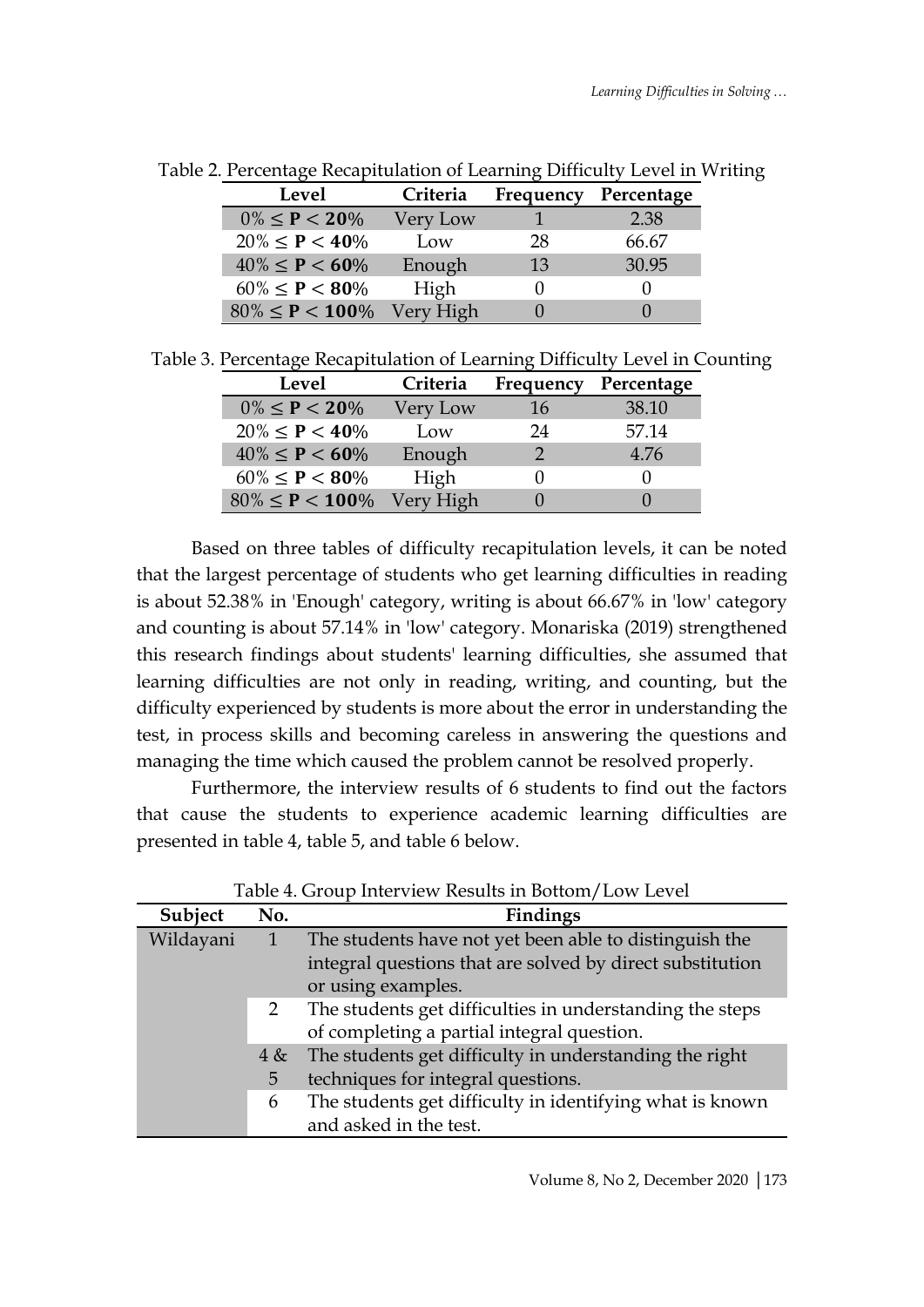| Deni    |   | The students are still confused in writing identity on     |
|---------|---|------------------------------------------------------------|
| Sarimin |   | integral.                                                  |
|         | 2 | The students get difficulty in remembering the names of    |
|         |   | mathematical symbols in calculus questions.                |
|         |   | 4 & The students get difficulty in understanding the right |
|         | 5 | techniques for integral questions.                         |
|         | 6 | The students get difficulty in identifying what is known   |
|         |   | and asked in the questions.                                |

| Table 5. Results of Group Interviews in Moderate Level |  |  |  |
|--------------------------------------------------------|--|--|--|
|                                                        |  |  |  |

| Subject | No.          | Findings                                                                             |
|---------|--------------|--------------------------------------------------------------------------------------|
| Dahniar | 1            | The students get difficulty in determining the steps which                           |
|         |              | integral symbols are no longer used.                                                 |
|         | 4            | The students get difficulty in using the right techniques for<br>integral questions. |
|         | 5            | The students get difficulty in choosing the right formula<br>for that question.      |
|         | 6            | The students do not know the writing that is asked in the<br>question.               |
| Wahyuni | $\mathbf{1}$ | The students get difficulty in calculations, especially those                        |
|         |              | involving division and the degree of number.                                         |
|         | 4 &          | The students get difficulty in choosing the right formula                            |
|         | 5            | for the question.                                                                    |
|         | 6            | The students get difficulty in identifying what is known                             |
|         |              | and asked in the questions.                                                          |

|  | Table 6. Top Group Interview Results |
|--|--------------------------------------|
|  |                                      |

| Subjek  | No. | Findings                                                     |
|---------|-----|--------------------------------------------------------------|
| Nurul   |     | The students have not yet been able to distinguish the       |
| Rahma   |     | integral questions that are solved by direct substitution or |
|         |     | using examples.                                              |
| Rahma   | 4 & | The students get difficulty in completing until the final    |
| Dani R. | 5   | stage in the integral process.                               |
|         |     | The students get difficulty in choosing the right formula    |
|         |     | for the question.                                            |

Based on the interview results, it is found that the students get difficulty in interpreting symbols, letters, and numbers through visual and auditory perception. The results reveal that there are twenty-two students with a percentage of 52.38% who get difficulty in reading. It can be seen in the reality that students cannot read symbols, in writing identity on integral of course, they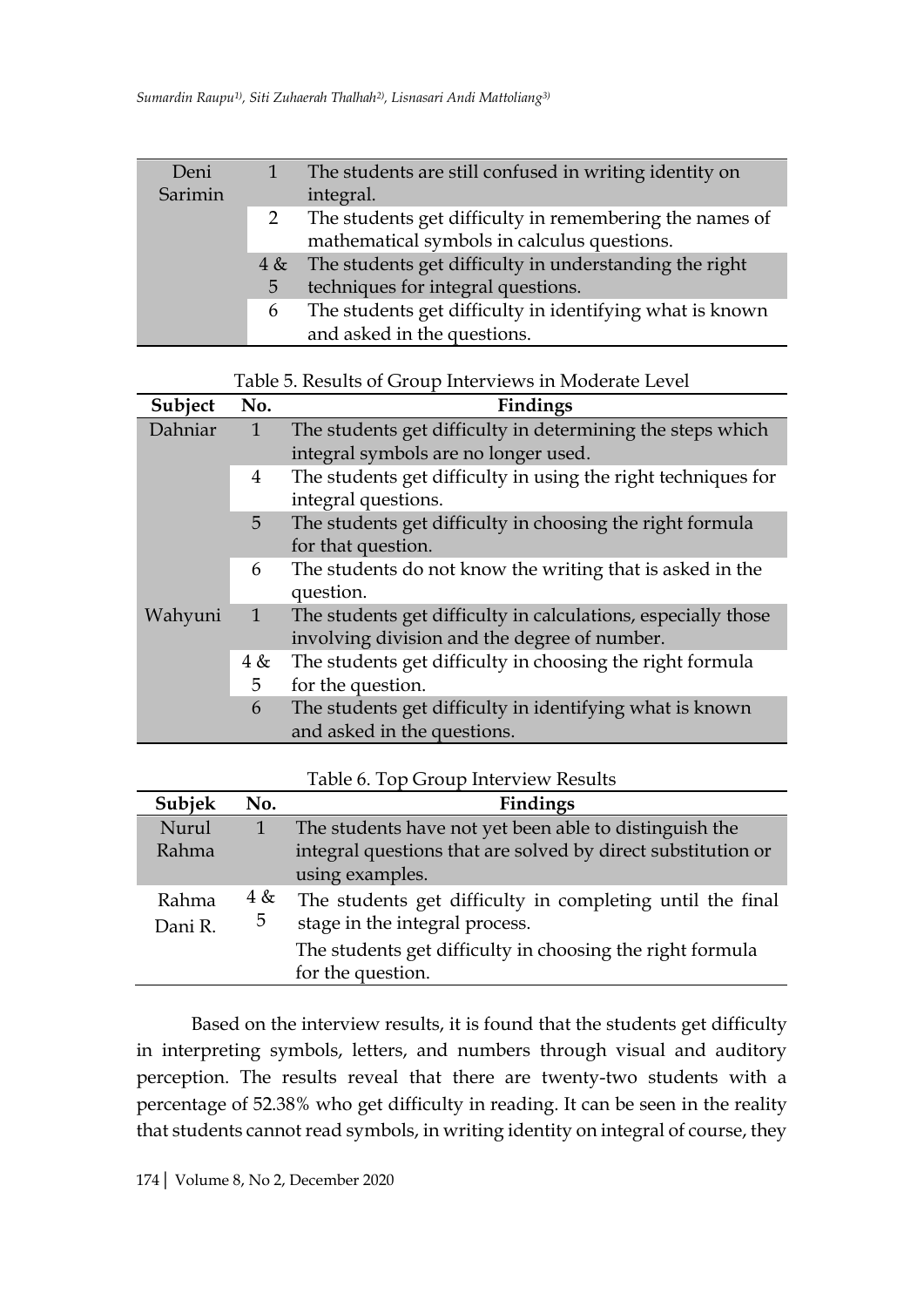also get difficulty in remembering the names of mathematical symbols in calculus. Besides, students get difficulty in identifying what is known and asked questions. Other students are still confused in distinguishing the use of integral signs in calculus. The problem that students face is getting learning difficulties in remembering the names of the symbols, lacking the mentioning habituation, and using those. This is because students have not yet mastered the previous material as the requirement in mastering the next material. Ristiyani & Bahriah (2016) argued that learning difficulties often appear as the difficulties which caused not mastering the prerequisite skills that must be mastered before mastering the next skill. Also, the main factor in learning difficulty is a lack of understanding of the questions at 'low' level (Apriandi & Krisdiana, 2016).

Furthermore, there are twenty-eight students with a percentage of 66.67% who get learning difficulty in writing in the 'low' category. The students get difficulties in creating letters or mathematical symbols. This can be seen by students who get errors in determining the right formula in given questions. Besides, some students get difficulty in using the right techniques for the integral question, and they get difficulty in steps where integral symbols are no longer used and have not yet been able to distinguish the integral questions that are solved by direct substitution or using an example. Monariska (2019) defined that the difficulties experienced by students also lie in errors of understanding the question, in process skills (including algorithmic miscalculation, symbol writing, and using example before performing an integral calculus), as well as errors due to the careless on answering the question.

The last, the percentage of the students' learning difficulties in counting is 57.14% which is categorized as 'low' level. The students get difficulty in solving math problems and understanding the mathematics basic concepts. This is characterized by the inability of students to solve calculations through algebraic forms. Because the students still do not understand the concept of algebraic forms. Some students get difficulty completing until the final stage of the integration process. Some students get difficulty in calculations, especially in division and number of degrees.

The students get difficulty in understanding the steps of resolving partial integral questions, and they do not know the next step in finding integral results. This is caused by lacking training and still do not understand the algebraic process in the calculus process. Sumargiyani & Nafi'ah (2020) strengthened these findings based on their research who believed that students are still confused in taking the correct calculation steps. In addition, students are not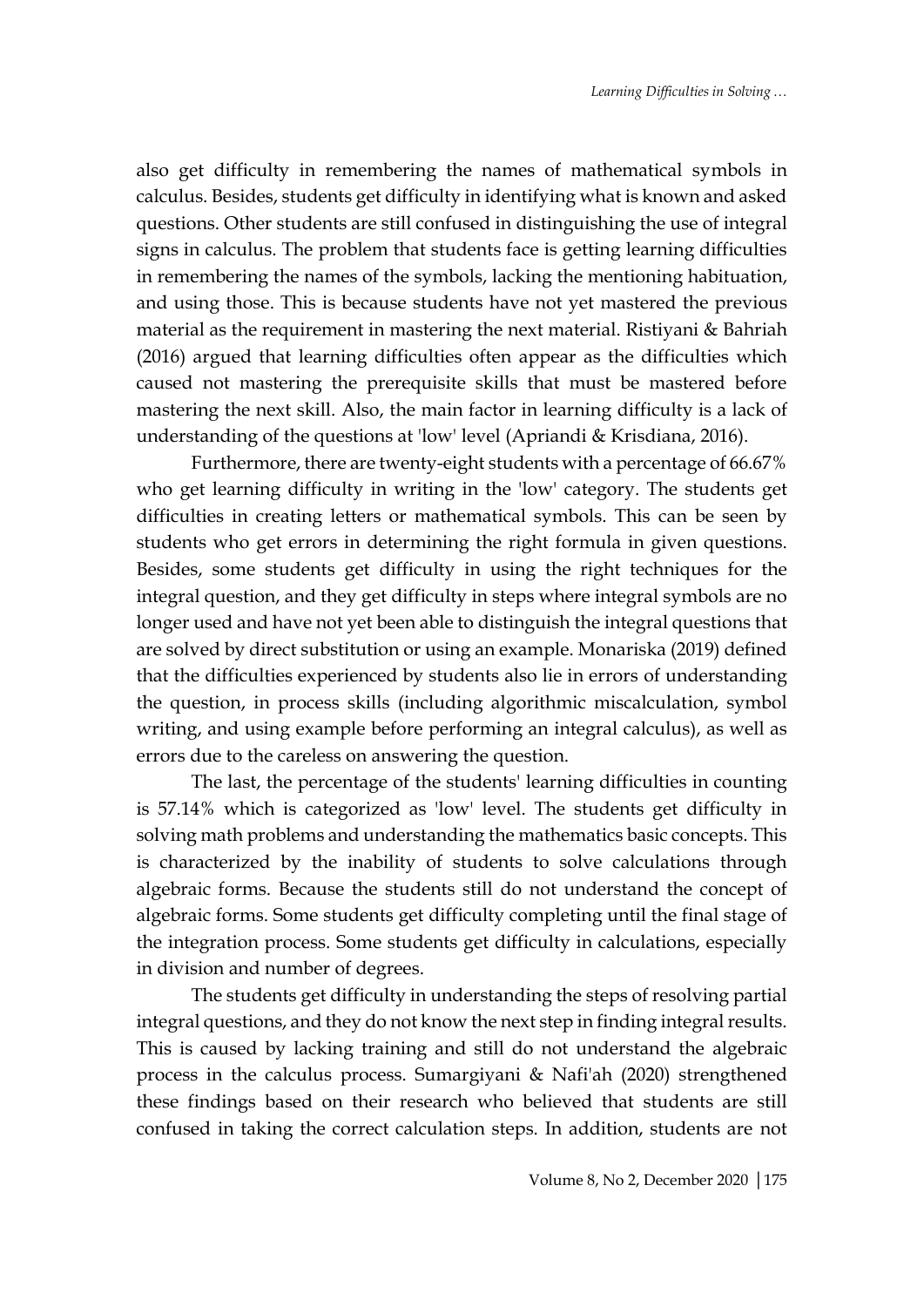good at mastering derivative concepts and function limits because they are demanded to memorize formulas rather than they tried to understand it well. Usman and Hussaini (2017) also argued that students get difficulties in manipulating and problem solving processes.

## **CONCLUSION**

Based on the findings, it can be concluded that the students' learning difficulties at the second semester of the Mathematics Education Program of IAIN Palopo get difficulties in completing the question of calculus II, such as in reading which is amounted to 52.38% in 'enough' category, difficulties in writing is about 66.67% in 'low' category and difficulties in counting is about 57.14% in 'low' category. The factors causing these difficulties, namely students are not able to identify questions, difficulties in using integral symbols, difficulties in using proper techniques and formulas, difficulties in understanding the steps to solve partial integral problems, difficulties in calculations, difficulties in solving until the final stage of the integral process. This research recommends to all lecturers that they should convey calculus material to be more varied in providing training questions and emphasizing understanding concepts in learning.

## **REFERENCES**

- Amin, A. K. (2016). Diagnostic of students' difficulties in solving mathematics problems of national examination. *Journal of Research and Advances in Mathematics Education*, *2*(2), 81–88. Retrieved from http://journals.ums. ac.id/index.php/jramathedu.
- Apriandi, D., & Krisdiana, I. (2016). Analisis kesulitan mahasiswa dalam memahami materi integral lipat dua pada koordinat polar mata kuliah kalkulus lanjut. In *Al-Jabbar: Jurnal Pendidikan Matematika, 7*(2). Retrieved from http://ejournal.radenintan.ac.id/index.php/aljabar/article/view /19.
- Dirgantoro, K. P. S. (2019). Analisis kesulitan mahasiswa PGSD pada mata kuliah geometri. *Jurnal Nasional Pendidikan Matematika)*, *3*(1), 13–26. https://doi.org/10.33603/jnpm.v3i1.1008.
- Fatimah, S., & Yerizon. (2019). Analysis of difficulty learning calculus subject for mathematical education students. *International Journal of Scientific & Technology Research*, *8*(03). Retrieved from https://www.ijstr.org/final -print/mar2019/Analysis-Of-Difficulty-Learning-Calculus-Subject-For-Mathematical-Education-Students.pdf.
- Kumalasari, A., & Sugiman. (2015). Analisis kesulitan belajar mahasiswa pada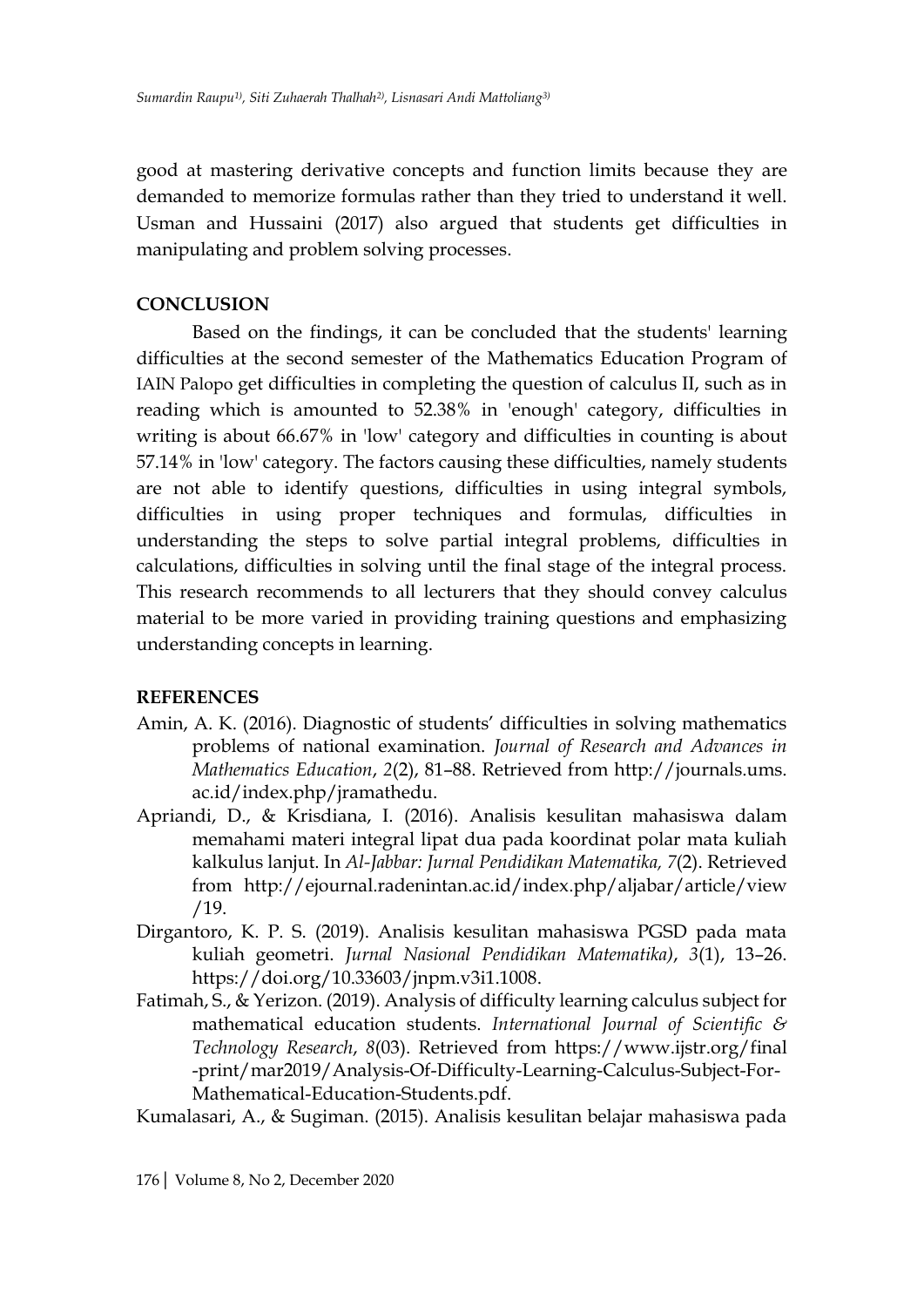mata kuliah kapita selekta matematika sekolah menengah. In *Jurnal Riset Pendidikan Matematika*, *2*(1). Retrieved from https://journal.uny.ac.id/ index.php/jrpm/article/view/7147.

- Kumalasari, E. (2016). Analisis faktor kesulitan terhadap kesalahan penyelesaian soal persamaan linear berdasarkan klasifikasi taksonomi Bloom. *Jurnal Penelitian Pendidikan dan Pengajaran Matematika (JP3M)*, *2*(2). https://doi.org/10.37058/jp3m.v2i2.163.
- Loc, N. P., & Hoc, T. C. T. (2014). A survey of 12th grade students' errors in solving calculus problems. *International Journal of Scientific & Technology Research*, *3*(6), 107-108. Retrieved from https://issuu.com/ijstr.org/docs /a-survey-of-12th-grade-students-err.
- Monariska, E. (2019). Analisis kesulitan belajar mahasiswa pada materi integral. *Jurnal Analisa*, *5*(1), 9–19. https://doi.org/10.15575/ja.v5i1.4181.
- Mutakin, T. Z. (2013). Analisis kesulitan belajar kalkulus 1 mahasiswa teknik informatika. *Jurnal Formatif*, *3*(1), 49–60. https://dx.doi.org/10.30998/ formatif.v3i1.113.
- Nur, F. (2013). Faktor-faktor penyebab berpikir pseudo dalam menyelesaikan soal-soal kekontinuan fungsi linear yang melibatkan nilai mutlak berdasarkan gaya kognitif mahasiswa. *MaPan : Jurnal Matematika Dan Pembelajaran*, *1*(1), 70–91. Retrieved from http://journal.uin-alauddin. ac.id/index.php/Mapan/article/view/1127.
- Nuraeni, R. (2018). Perbandingan kemampuan komunikasi matematis mahasiswa antara yang mendapatkan pembelajaran group investigation dengan konvensional. *Mosharafa: Jurnal Pendidikan Matematika*, *7*(2), 219– 228. Retrieved from http://journal.institutpendidikan.ac.id/index.php/ mosharafa.
- Oktaviyanthi, R., & Supriani, Y. (2015). Utilizing microsoft mathematics in teaching and learning calculus. *Journal on Mathematics Education*, *6*(1), 63– 76. https://doi.org/10.22342/jme.6.1.1902.63-76.
- Purbaningrum, K. A. (2019). Analisis Kesulitan Mahasiswa dalam Memahami Materi Kontinuitas Fungsi Mata Kuliah Kalkulus Diferensial. *Math Didactic: Jurnal Pendidikan Matematika*, *5*(2), 199–209. https://doi.org/ 10.33654/ math.v5i2.612.
- Rachmawati, T. K. (2017). An analysis of students' difficulties in solving story based problems and its alternative solutions. *JRAMathEdu (Journal of Research and Advances in Mathematics Education)*, *1*(2), 140–153. https:// doi.org/10.23917/jramathedu.v1i2.3720.
- Rahman, U., Sulkifli, & Hasyim, M. (2014). Kesulitan belajar (Kasus pada siswa MI madani Paopao Gowa). *Auladuna*, *1*(2), 218-228. Retrieved from http:// journal.uin-alauddin.ac.id/index.php/auladuna/article/view/ 552.
- Ristiyani, E., & Bahriah, E. S. (2016). Analisis kesulitan belajar kimia siswa di